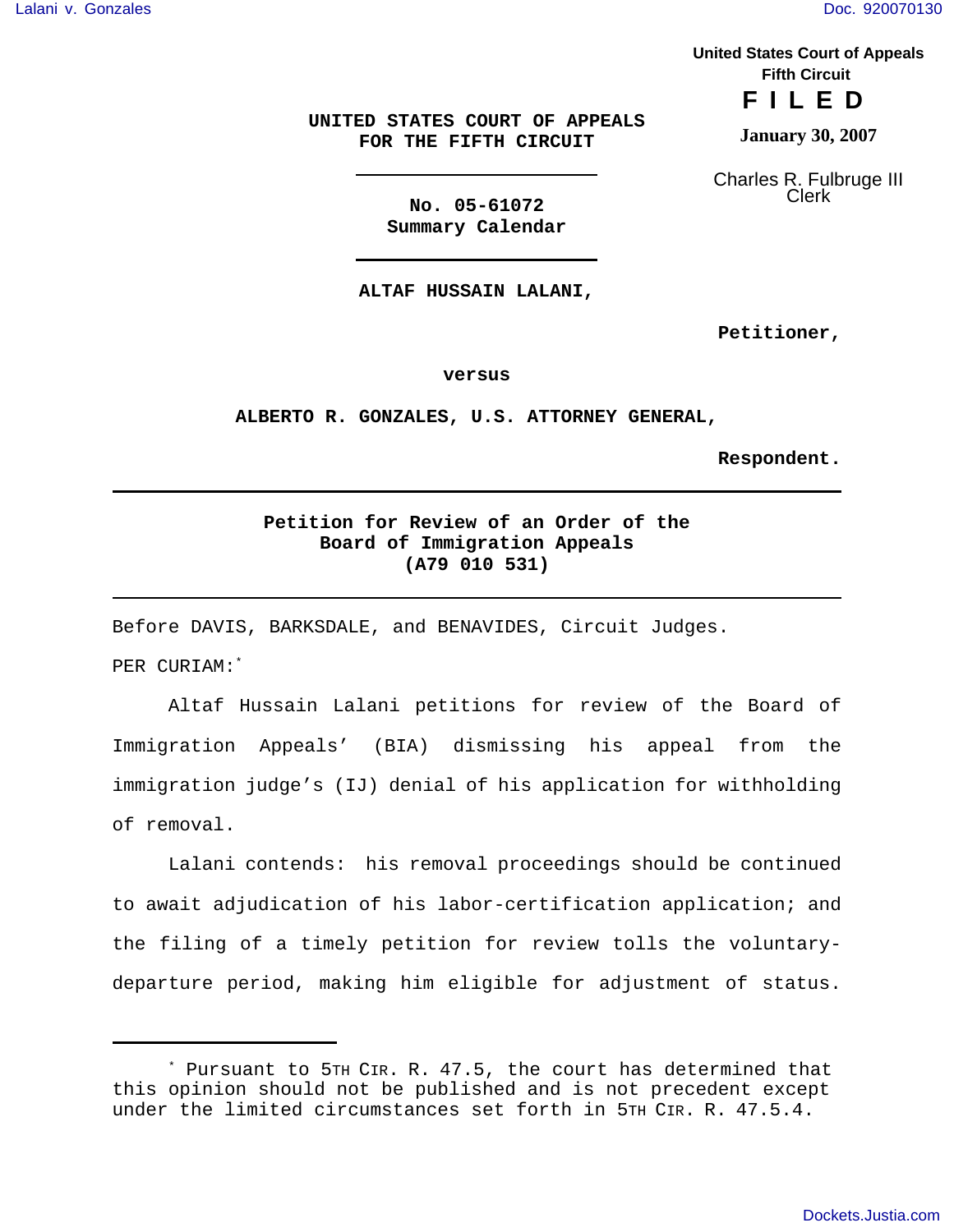Because these issues were *not* presented to the BIA, we lack jurisdiction to consider them. *See Ali v. Gonzales*, 440 F.3d 678, 682 (5th Cir. 2006); *Roy v. Ashcroft*, 389 F.3d 132, 137 (5th Cir. 2004).

We also lack jurisdiction to consider Lalani's claim he is eligible for a one-year filing deadline exception to enable him to seek asylum based on changed circumstances in Pakistan. *See* 8 U.S.C. § 1158(a)(2)(B), (a)(3); *see also Zhu v. Ashcroft*, 382 F.3d 521, 526-27 (5th Cir. 2005).

Lalani further maintains admission of evidence obtained through the National Security Entry/Exit Registration System (NSEERS) violated his equal-protection and due-process rights because the program unfairly targets a class based upon national origin, race, religion, and gender and is not narrowly tailored to meet the Government's interest in securing its borders. "[T]he exclusionary rule [, however,] does not ordinarily apply to removal proceedings". *Ali*, 440 F.3d at 681. Even assuming *arguendo* a basis for an equal-protection and due-process violation, Lalani does *not* show prejudice; he *admitted* to the facts he now seeks to suppress. *See id.* at 681–82. Our court has previously rejected other NSEERS-based equal protection challenges. *See Ahmed v. Gonzales*, 447 F.3d 433, 439–40 (5th Cir. 2006); *see also Ali*, 440 F.3d at 681 n.4.

2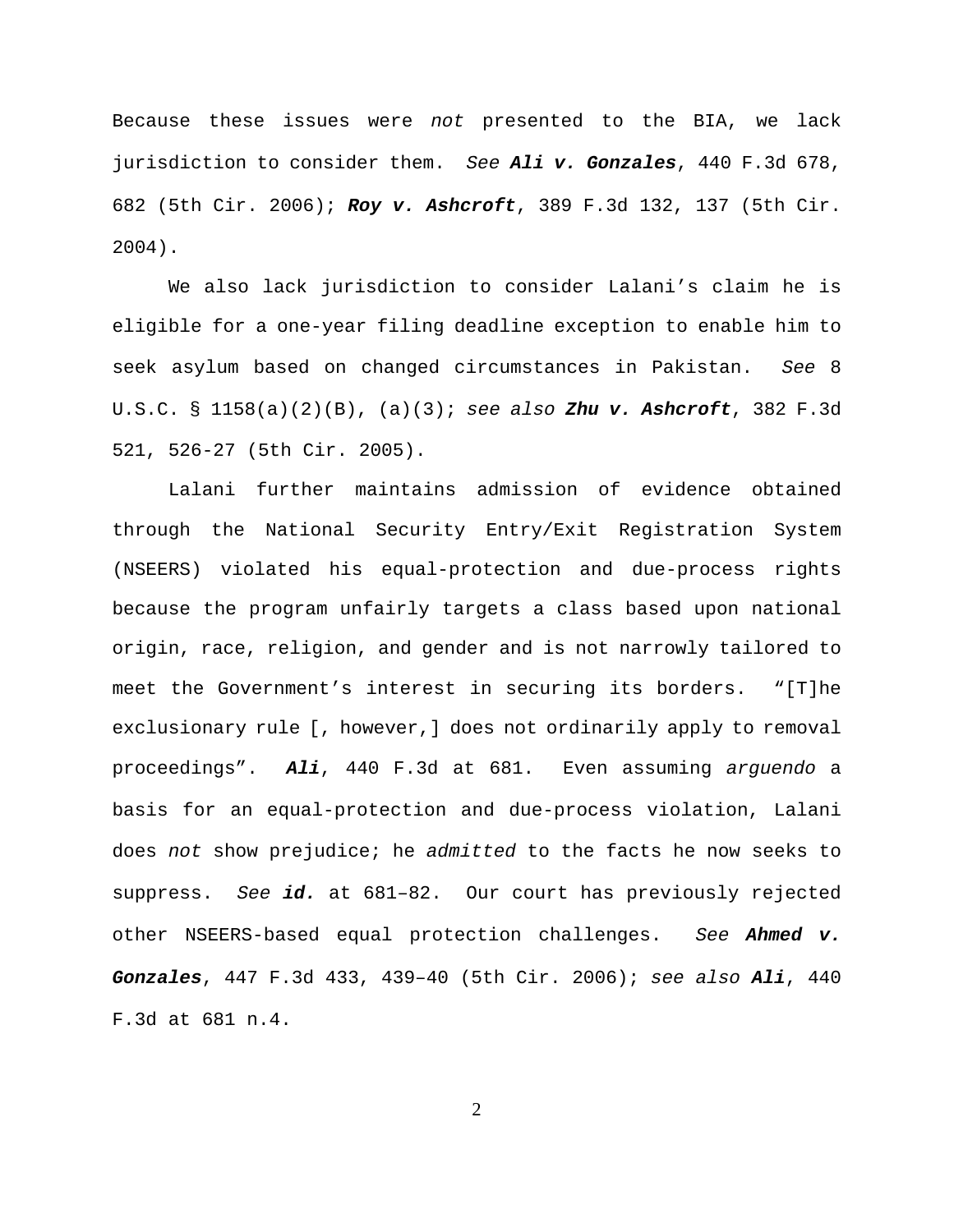Finally, Lalani contends the BIA erred in denying his application for withholding of removal. "To be eligible for withholding of removal, an applicant must demonstrate a 'clear probability' of persecution upon return." *Roy*, 389 F.3d at 138 (quotation omitted). "A clear probability means that it is more likely than not that the applicant's life or freedom would be threatened by persecution on account of either his race, religion, nationality, membership in a particular social group, or political opinion." *Id.* The alien must present specific facts demonstrating a reason to fear that he will be singled out for persecution. *Faddoul v. INS*, 37 F.3d 185, 188 (5th Cir. 1994).

"When ... the BIA affirms the immigration judge and relies on the reasons set forth in the immigration judge's decision, this court reviews the decision of the immigration judge as well as the decision of the BIA." *Ahmed*, 447 F.3d at 437. In determining Lalani failed to prove a clear probability of religious persecution if he returns to Pakistan, the IJ impliedly found Lalani's testimony incredible, noting: Lalani had returned to Pakistan *voluntarily* after traveling to the United States following alleged incidents of harassment in 1993 and 1999; and, although Lalani stated he came to the United States because he feared for his wife and daughter (a United States citizen), his wife and daughter *remained in Pakistan* for several months after Lalani left for the United States. The IJ also found: the alleged incidents of

3